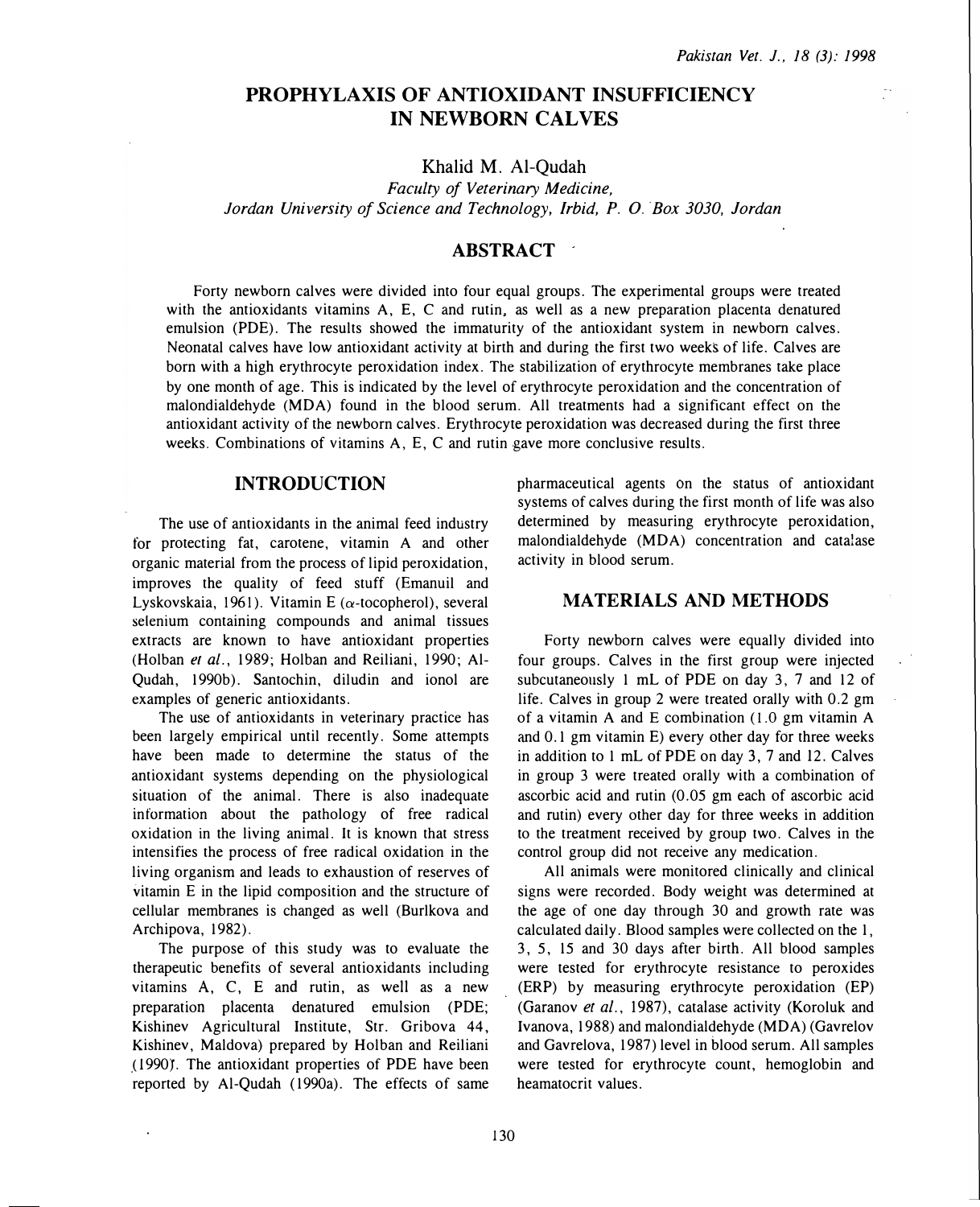# **RESULTS**

#### Clinical Findings

No clinical changes were noted following any of the three treatments administered to the calves. Body temperature, heart rate and respiratory rates were within normal range.

Significant difference were noted in this experiment in the daily body growth rate of the calves (Fig. 1). There were also significant differences in measured blood parameters. The control animals had a significant decrease in all measured blood parameters  $(P < 0.05)$  by third day of experiment. By the 15 and 30 days the decrease had become more noticeable. The animals of the first group which were injected with 1 mL of PDE, did not have significant differences from the control group at the end of the 30 days of experiment. The most significant effect on hematopoiesis was in the group treated with vitamin A and E (Table 1). In these animals erythron findings on the first day of life were lower in comparison with the control group, but higher than the animals of group one. By the third day of life the values of hemoglobin, haematocrit, and erythrocyte counts had decreased. However, these findings stabilized, and at the age of one month, the calves in group two had the highest levels of haemoglobin and haematocrit.



Fig. 1: Growth performance of calves treated with placenta denatured emulsion (POE) (Exp. 1), Vit. A & E, (Exp. 2), Vit. C and rutin (Exp. 3), and not treated (control, Exp. 4).

In group that was given vitamins  $A \& E$ , ascorbic acid and rutin, and PDE, ascorbic acid and rutin did not add an effect to the erythron. findings beyond that of administration of vitamin A & E.

### Antioxidant Activity

At birth the calves of group one had the highest erythrocyte peroxidation and the lowest erythrocyte counts. Calves of the control group had no change in erythrocyte peroxidation through the first two weeks of life. By one month of age this finding had decreased significantly  $(P < 0.01)$  as shown in Table 1., indicating an increase in the resistance of the erythrocyte membrane to the peroxidation process. The same change in the erythrocyte peroxidation was noticed in the first group treated with PDE. After the second week this value had decreased significantly  $(P < 0.05)$ . Vitamin A & E and ascorbic acid and rutin had the most significant effects on antioxidants activity.

Vitamins A & E and POE given to the calves of the second group, promoted a lowering of the erythrocytes peroxidation (EP). At day 15 and at one month of age this finding was decreased significantly  $(P < 0.05)$ .

More conclusive results were obtained when vitamins A & E and ascorbic acid and rutin were combined. The EP on day 7, 15 and 30 of age was decreased significantly  $(P < 0.05)$ . These results show that calves are born with a high erythrocytes peroxidation index. The stabilization of erythrocytes membranes takes place by on month of age in calves.

Catalase a�tively destroys hydrogen peroxide, and stabilizes cellular membrane performance. This enzyme exists in erythrocytes in high concentration, catalase is a membrane-linked enzyme. Amy increase in catalase activity in the blood serum has a diagnostic significance. In this study the highest catalase was present at birth. At three days of age catalase activity had increased significantly than the control group  $(P<0.05)$  as shown in Table 1.

The highest concentration of MOA were found at birth. By day three the level of MOA in plasma had decreased significantly  $(P < 0.05)$  as shown in Table 1. Through days 7 and 15 the level of MDA was relatively stable but, by the age of one month it had begun to increase again.

There appears to be a correlation between MOA in the blood serum and the daily growth rates. Calves in group two had the highest daily growth rate  $(0.721 \text{ Kg})$ and the highest amount of MDA in blood serum (3.048  $\mu$ mol/mL). Calves in the control group had the lowest daily growth rate and the MOA concentration was less than that of group two  $0.379 \mu$ mol/mL. Animals in the . first and third groups had intermediate values.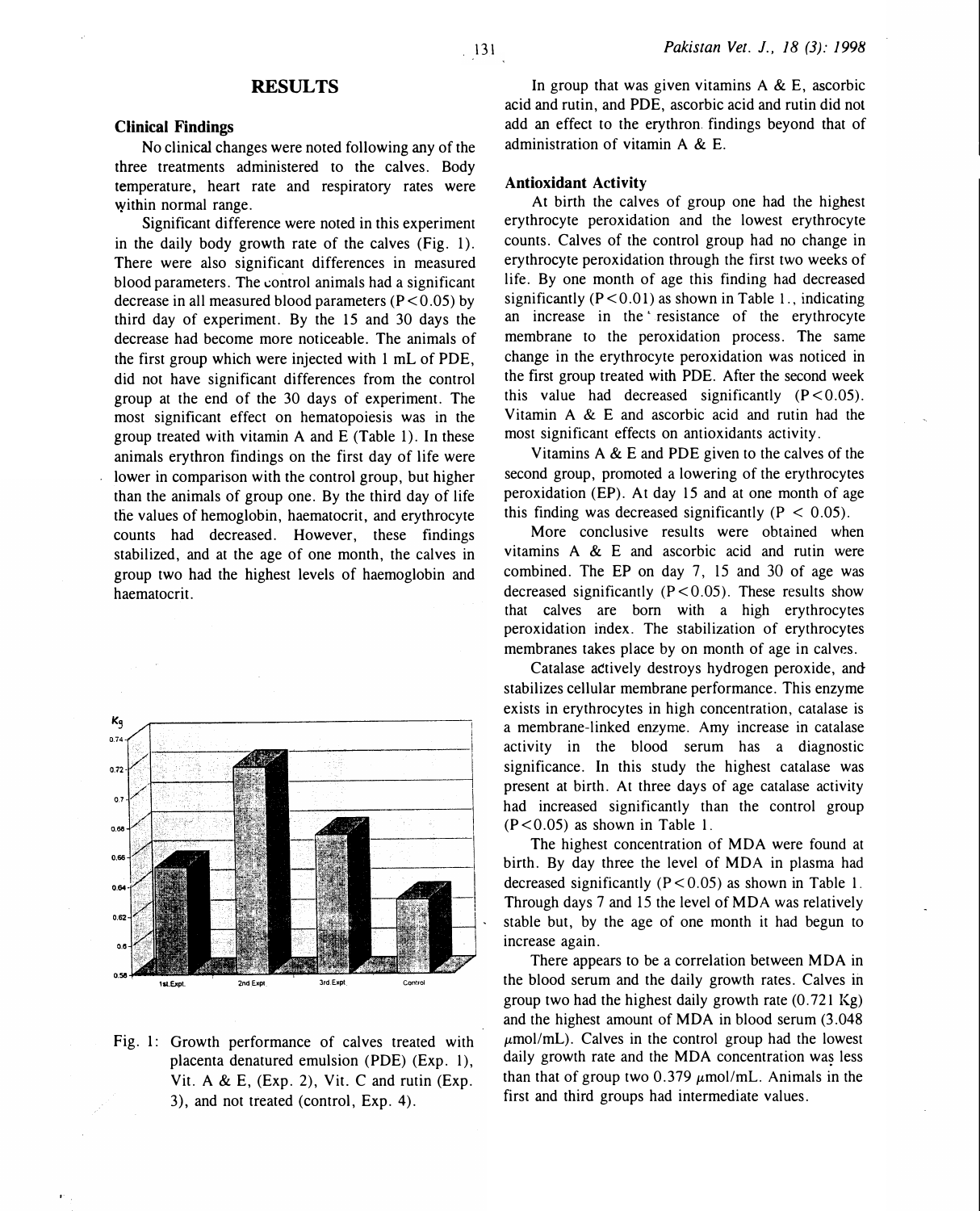•

<sup>a.b</sup> Denote difference (P<0.05) in rows; <sup>A,B</sup> Denote difference (P<0.05) in columns

the contract of the contract of the contract of the

| Table 1: Effect of vitamin A, E, C and rutin on some haematologicl parameters and lipid peroxidation index in |  |  |  |  |  |
|---------------------------------------------------------------------------------------------------------------|--|--|--|--|--|
| newborn calves.                                                                                               |  |  |  |  |  |

| <b>Parameters</b>      | Exp.                     | Experiment                      |                                 |                                 |                                 |  |  |  |  |
|------------------------|--------------------------|---------------------------------|---------------------------------|---------------------------------|---------------------------------|--|--|--|--|
|                        | <b>Days</b>              | 1st                             | 2nd                             | 3rd                             | Control                         |  |  |  |  |
| Hb: Conc. $(g/dL)$     |                          | $10.0 \pm 0.71$ <sup>a,A</sup>  | $11.5 \pm 0.28$ <sup>a.A</sup>  | $11.9 \pm 0.95$ <sub>b</sub> .A | $13.3 \pm 1.13^{b,A}$           |  |  |  |  |
|                        | $\overline{3}$           | $9.32 \pm 1.09^{a,B}$           | $10.5 \pm 1.23^{b,A}$           | $10.5 \pm 1.23$ <sup>a,A</sup>  | $11.5 \pm 1.25^{b.A}$           |  |  |  |  |
|                        |                          | $9.50 \pm 6.57$ <sup>a,B</sup>  | $11.5 \pm 0.53^{b.A}$           | $11.5 \pm 0.53^{b.A}$           | $12.8 \pm 1.30^{b,A}$           |  |  |  |  |
|                        | 15                       | $8.90 \pm 0.57$ <sup>a,B</sup>  | $11.4 \pm 1.39^{b,A}$           | $11.1 \pm 1.25^{b,A}$           | $10.9 \pm 0.98$ <sup>b,A</sup>  |  |  |  |  |
|                        | 30                       | $8.90 \pm 0.39^{a,B}$           | $10.6 \pm 0.89$ <sub>b.A</sub>  | $09.8 \pm 0.80$ <sup>a,A</sup>  | $09.8 \pm 0.81$ <sup>a.B</sup>  |  |  |  |  |
| PCV (%)                |                          | $23.2 \pm 2.04$ <sup>a.A</sup>  | $41.3 \pm 2.39^{b.A}$           | $41.2 \pm 3.32$ <sup>b,A</sup>  | $43.0 \pm 0.70$ <sup>b.A</sup>  |  |  |  |  |
|                        | $\overline{3}$           | $30.6 \pm 1.93^{a,B}$           | $36.5 \pm 1.93^{b.A}$           | $33.2 \pm 2.56^{b.A}$           | $38.5 \pm 3.86^{b,A}$           |  |  |  |  |
|                        | $\overline{\mathcal{L}}$ | $24.7 \pm 1.70^{\text{a,A}}$    | $31.8 \pm 3.01^{b,A}$           | $35.0 \pm 2.04^{b.A}$           | $36.8 + 4.80^{b,A}$             |  |  |  |  |
|                        | 15                       | $27.2 \pm 2.99^{\text{a,A}}$    | $35.0 \pm 5.14^{b.A}$           | $35.0 \pm 4.54^{b,A}$           | $36.2 \pm 2.57^{b,A}$           |  |  |  |  |
|                        | 30                       | $30.7 \pm 1.18^{a,B}$           | $35.5 \pm 2.62^{\rm b.A}$       | $33.0 \pm 1.29$ <sup>b,A</sup>  | $32.6 \pm 1.96^{b.A}$           |  |  |  |  |
| Erythrocyte counts     |                          | $5.18 \pm 0.40$ <sup>a,A</sup>  | $6.42 \pm 0.22$ <sup>b,A</sup>  | $6.20 \pm 0.16^{b,A}$           | $6.70 \pm 0.31$ <sup>b.A</sup>  |  |  |  |  |
| $(10^6/\mu L)$         | 3 <sup>1</sup>           | $4.94 \pm 0.32$ <sup>a,A</sup>  | $5.32 \pm 0.50$ <sup>a,A</sup>  | $5.32 \pm 0.14$ <sup>a,A</sup>  | $5.90 \pm 0.44$ <sup>a,A</sup>  |  |  |  |  |
|                        | $\overline{\mathcal{U}}$ | $4.35 \pm 0.40^{\text{a,A}}$    | 5.17 $\pm$ 0.45 <sup>b,A</sup>  | $5.17 \pm 0.30$ <sup>b,A</sup>  | $5.92 \pm 0.76$ <sup>b.A</sup>  |  |  |  |  |
|                        | 15                       | $4.55 \pm 0.36$ <sup>a,A</sup>  | $4.82 \pm 0.57$ <sup>a.A</sup>  | $5.22 \pm 0.52$ <sup>a.A</sup>  | $5.20 \pm 0.47$ <sup>a.A</sup>  |  |  |  |  |
|                        | 30                       | $4.80 \pm 0.26$ <sup>a,A</sup>  | $5.00 \pm 0.39$ <sup>a,A</sup>  | $5.08 \pm 0.46$ <sup>a,A</sup>  | $5.99 \pm 0.67$ <sup>b,A</sup>  |  |  |  |  |
| EPR (unit)             |                          | $78.5 \pm 10.6$ <sup>a,A</sup>  | $62.5 \pm 08.6$ <sup>a,A</sup>  | $67.5 \pm 10.4$ <sup>a,A</sup>  | $73.2 \pm 10.4$ <sup>a,A</sup>  |  |  |  |  |
|                        | $\overline{3}$           | $76.1 \pm 07.4$ <sup>a,A</sup>  | $54.5 \pm 03.4^{\rm b,A}$       | $60.4 \pm 05.3^{b.A}$           | $75.2 \pm 04.7$ <sup>a,A</sup>  |  |  |  |  |
|                        | $7\overline{ }$          | $77.5 \pm 08.5^{\text{a,A}}$    | $73.6 \pm 05.3$ <sup>a,A</sup>  | $60.0 \pm 15.7$ <sup>b.A</sup>  | $75.6 \pm 07.8$ <sup>a,A</sup>  |  |  |  |  |
|                        | 15                       | $71.9 \pm 05.1$ <sup>a,A</sup>  | $66.3 \pm 06.9$ <sup>a.A</sup>  | 53.5 $\pm$ 07.6 <sup>a,A</sup>  | $75.0 \pm 12.4$ <sup>a,A</sup>  |  |  |  |  |
|                        | 30                       | $56.2 \pm 09.5^{a,B}$           | $49.6 \pm 03.9^{a,B}$           | $36.8 \pm 02.3^{b. B}$          | $49.2 \pm 04.1^{b.B.}$          |  |  |  |  |
| Catalase activity      |                          | $170.0 \pm 41.0$ <sup>a.A</sup> | $282.0 + 42.0$ <sup>b.A</sup>   | $169.0 + 42.0$ <sup>a,A</sup>   | $259.0 \pm 46.0$ <sup>a.A</sup> |  |  |  |  |
| (mol.cata/L)           | 3                        | $73.0 \pm 42.0^{a,B}$           | $67.0 \pm 40.0^{a,B}$           | $48.0 \pm 21.0^{b,B}$           | $061.0 \pm 33.0^{a,B}$          |  |  |  |  |
|                        | $\boldsymbol{7}$         | $115.0 \pm 27.0$ <sup>a,A</sup> | $86.0 \pm 54.0^{b,B}$           | $100.0 \pm 49.0$ <sup>a,A</sup> | $129.0 \pm 86.0$ <sup>a,A</sup> |  |  |  |  |
|                        | 15                       | $128.0 \pm 41.0$ <sup>a.A</sup> | $163.0 \pm 20.0$ <sup>b.A</sup> | $148.0 \pm 27.0$ <sup>b,A</sup> | $090.0 \pm 31.0$ <sup>a.A</sup> |  |  |  |  |
|                        | 30                       | $196.0 \pm 23.0$ <sup>a,A</sup> | $177.0 \pm 26.0$ <sup>a,A</sup> | $186.0 \pm 31.0$ <sup>a,A</sup> | $151.0 \pm 37.0$ <sup>a,A</sup> |  |  |  |  |
| MDA Conc.              |                          | $3.17 \pm 0.14$                 | $3.67 + 0.49$                   | $3.01 \pm 0.19$                 | $3.39 \pm 0.17$                 |  |  |  |  |
| $(\mu \text{ mol/mL})$ | 3 <sup>1</sup>           | $2.39 \pm 0.18$                 | $2.45 \pm 0.45$                 | $2.36 \pm 0.19$                 | $2.69 + 0.26$                   |  |  |  |  |
|                        | $\overline{\mathcal{U}}$ | $2.49 \pm 0.24$                 | $2.29 + 0.15$                   | $2.61 + 0.37$                   | $2.38 + 0.30$                   |  |  |  |  |
|                        | 15                       | $2.40 \pm 0.11$                 | $2.23 \pm 0.12$                 | $2.51 \pm 0.51$                 | $2.54 \pm 0.19$                 |  |  |  |  |
|                        | 30                       | $2.84 + 0.22$                   | $2.69 + 0.27$                   | $2.69 + 0.27$                   | $2.67 \pm 0.12$                 |  |  |  |  |